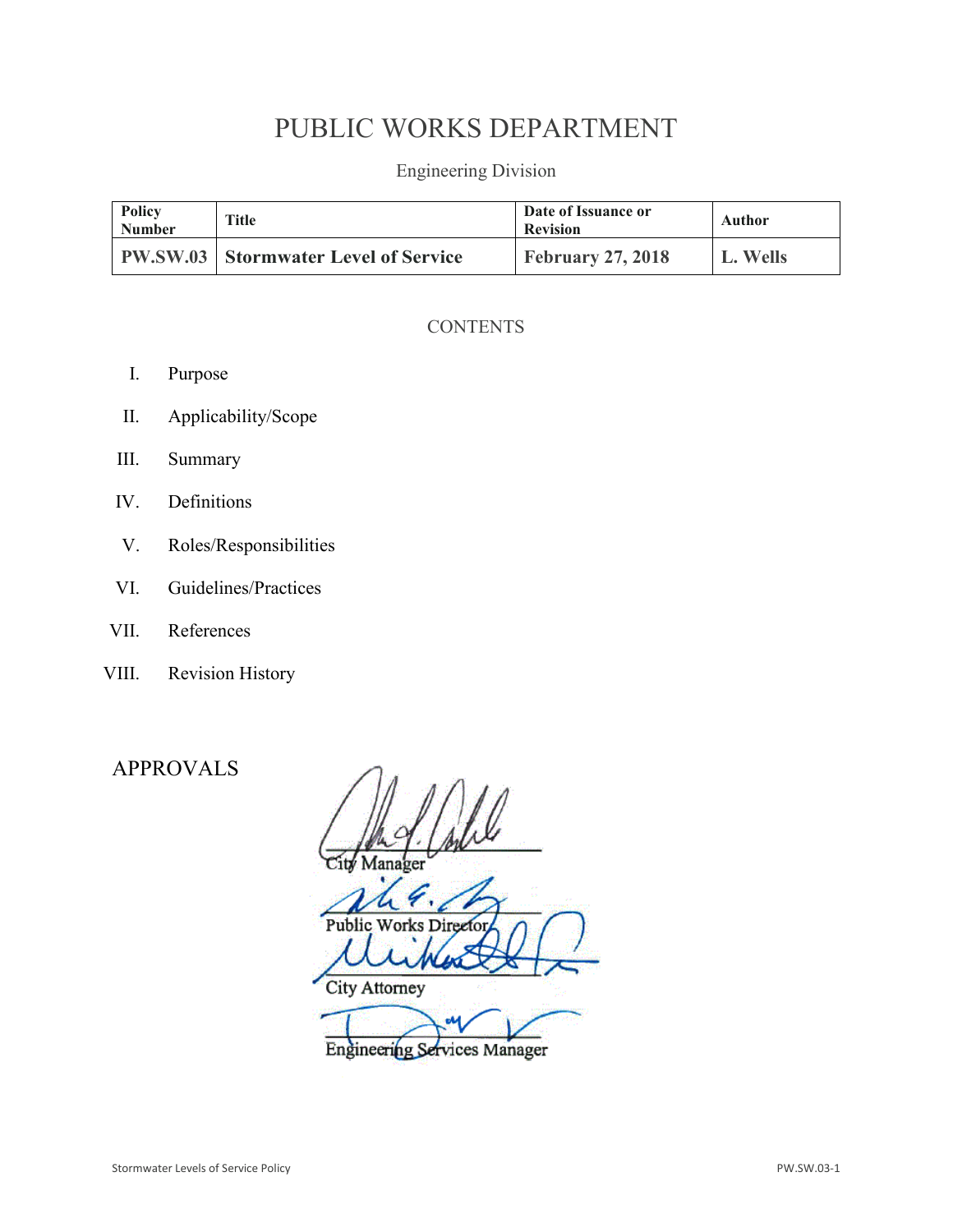#### **I. Purpose**

The City of Greenville owns, operates, and maintains stormwater conveyance systems (e.g., pipes, ditches, and inlets) within the City limits. In general, the City only owns, operates, and maintains the stormwater system within City right of way, properly dedicated easements, or on City-owned property (See the Service Boundary Policy for a description of the full extents of the system). The City desires to operate and maintain these systems in as efficient a manner as possible to provide the citizens of the City with a stormwater program that meets the expectations of City leadership and citizenry.

This document has been developed in keeping with the City's Asset Management Policy (PW.SW.01) and the City of Greenville Stormwater Ordinance.

#### **II. Applicability/Scope**

This policy supports Public Works Engineering and Operations staff in making maintenance and capital improvement project decisions related to the stormwater system. For additional guidance, refer to the Asset Management Strategy document and associated standard operating procedures.

#### **III. Summary**

This policy addresses the strategic and tactical levels of service the City desires to achieve in relation to stormwater. The strategic level of service goal focuses on the stormwater program as a whole as defined by the stormwater ordinance to include citizen impacts, regulatory drivers, and environmental concerns of the City. The tactical level of service identifies the infrastructure goals for the maintenance, repair, rehabilitation, and replacement of the system components.

#### **IV. Definitions**

For the purposes of this policy, definitions of stormwater system components are consistent with definitions being used in other City planning documents and with the Asset Management Program Policy (PW.SW.01).

*Asset Classes:* A grouping of assets of a similar nature and use. The City has defined six asset classes for the stormwater program. These asset classes include: 1) Pipe systems, 2) Culverts, 3) Inlets/Junction Boxes, 4) Ditches, 5) Streams, and 6) Structural Control Measures. Curbs and gutters and driveway culverts are considered a minor part of the system and are not defined as city "assets".

*Level of Service:* A measure of service quality for a particular activity that defines the frequency and type of action desired to maintain operation of the stormwater conveyance system at an acceptable level. Level of service is composed of two measures of service quality; 1) a strategic measure and 2) a tactical level. The strategic level of service goal is focused on the stormwater program as a whole as defined by the stormwater ordinance to include citizen needs, regulatory drivers, and environmental concerns of the City. The tactical level of service identifies the infrastructure goals for the maintenance, repair, rehabilitation, and replacement of the system components.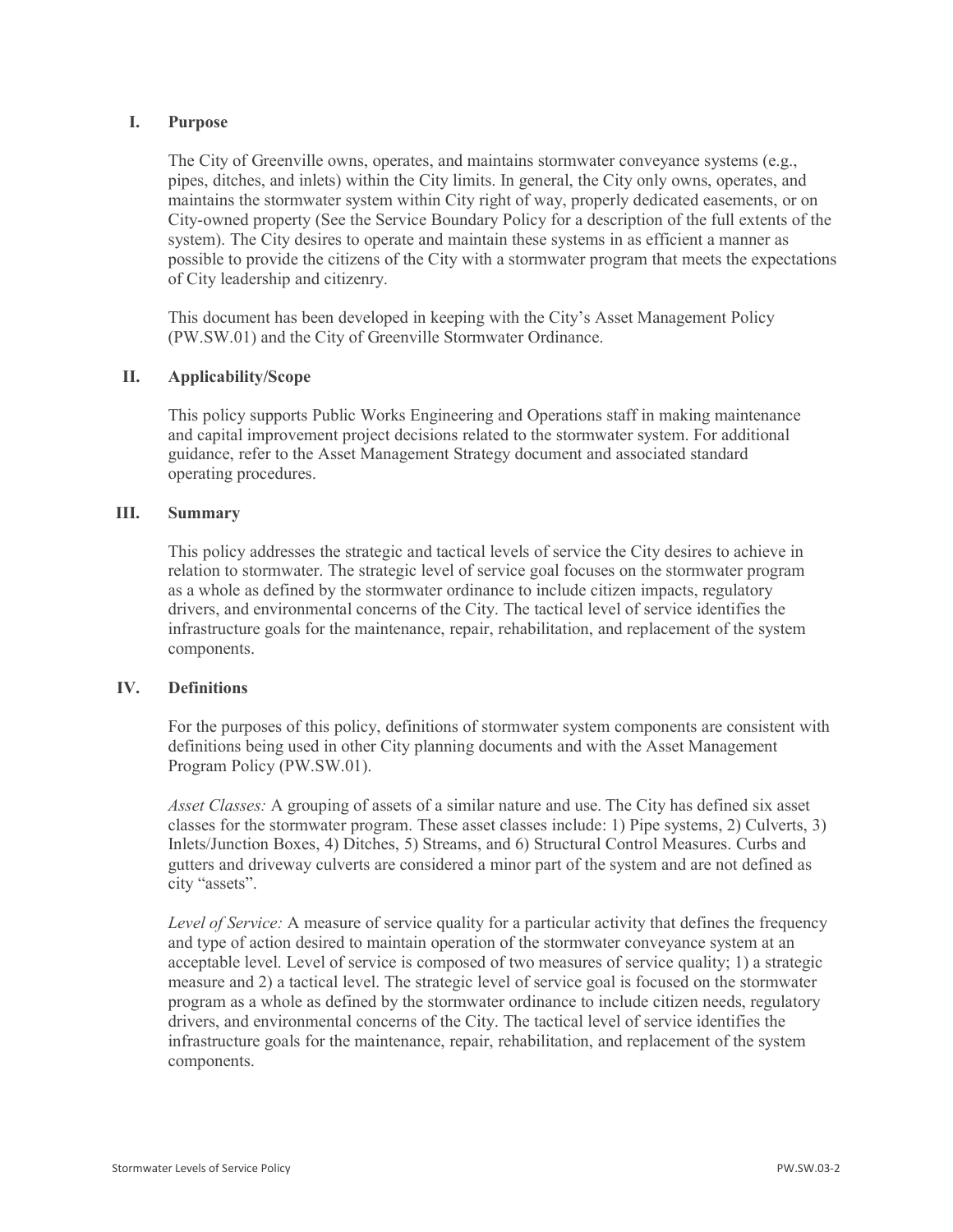*Stormwater Assets:* Physical assets owned, operated, and maintained by the City for the purpose of storing, conveying, or treating stormwater runoff. These assets include pipes, culverts, ditches, inlets and junction boxes, and stormwater control measures.

#### **V. Roles/Responsibilities**

This policy is intended to provide guidance for the Public Works Director and those designated by the Public Works Director (i.e. Engineering Services Manager) to make management decisions regarding what type of corrective action to take on the system (e.g., repair or replace).

Those implementing this policy should have experience in engineering, construction, and operations of stormwater drainage systems as well as an understanding of the City's regulatory programs, easement, and right of way requirements.

#### VI. **Guidelines and Practices**

This policy has been developed to help guide infrastructure system decisions as well as to assist in determining annual operation, maintenance, and Capital Improvement Project (CIP) budgets. Levels of Service are outlined according to strategic (citizen/customer) and tactical (asset unit) levels.

#### **Strategic Level of Service**

The strategic level of service goals for the stormwater program are based upon the purpose statements contained in the stormwater ordinance and are defined by the following categories and measures, which are aspirational in nature and do not bind the City to any particular course or action:

- 1. Citizen safety and welfare
	- a. All pipes, at a minimum, convey the ten-year design storm under full flow conditions.
	- b. For collector and arterial roadway classifications, the system, whether pipe or bridge, contains and conveys the peak runoff from the 25 year design storm.
	- c. All critical facilities are accessible during 500 year event.
- 2. Flood hazard improvements and flood damage reduction
	- a. All insurable structures are removed from 100 year floodway.
	- b. All insurable structures are a minimum of two feet above base flood elevation (BFE).
	- c. No repetitive losses.
	- d. No increase in BFE due to new development.
- 3. Natural resource protection
	- a. Minimize sources of pollutants in runoff from City owned property.
	- b. Maintain or reduce current level of pollutants in stormwater runoff from existing development.
	- c. Maintain or reduce existing pollutant loading from new development.
	- d. Maintain the integrity of stream channels to support biological functions, as well as for drainage.
	- e. Limit "closed" stream segments.
- 4. Fiscal and regulatory responsibility
	- a. Maintain or improve CRS rating.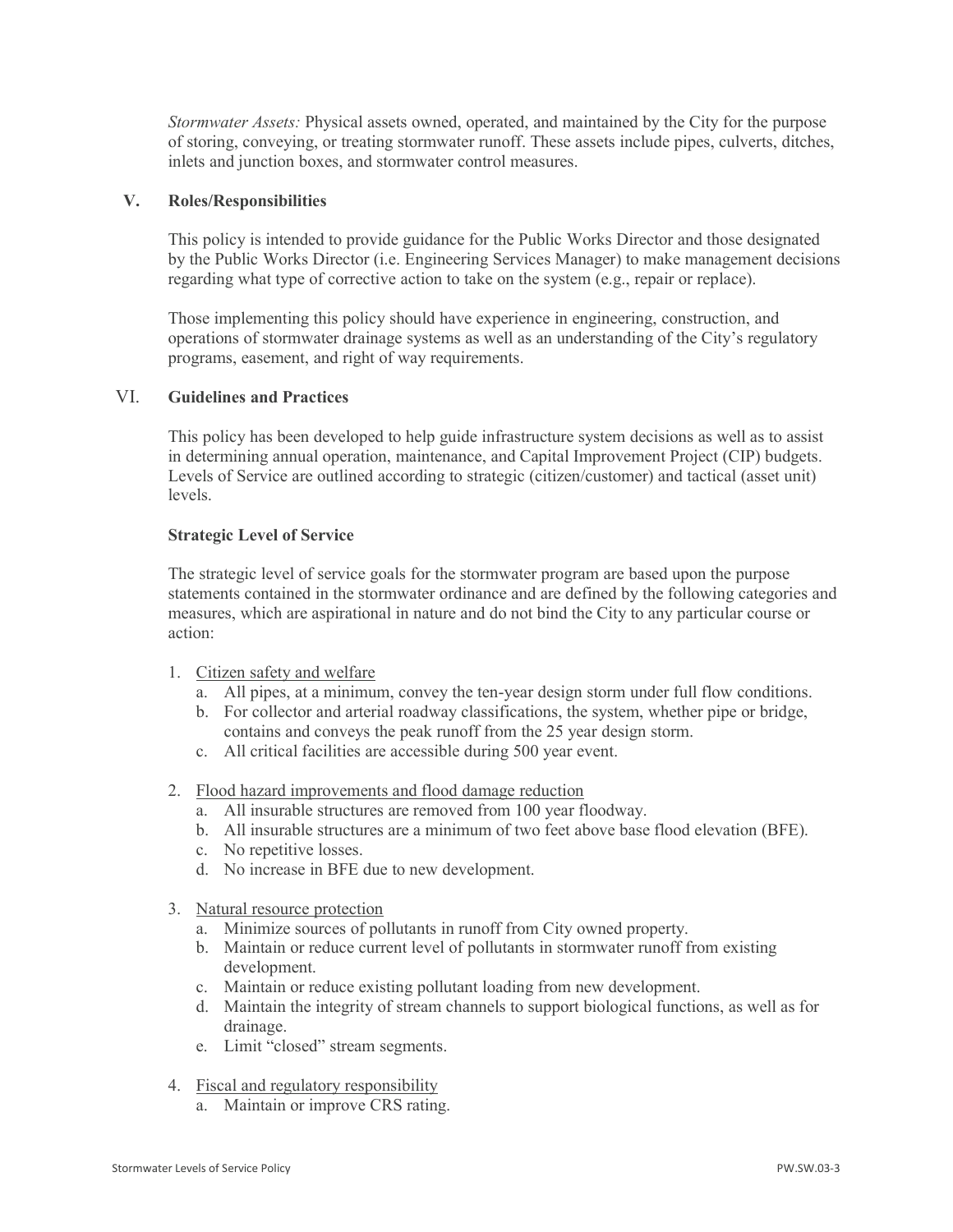- b. Maintain good standing in NFIP.
- c. Create no new impairments due to City runoff.
- d. Comply with State Municipal Small Storm Sewer System (MS4) permit requirements.
- e. Comply with issued Total Maximum Daily Load (TMDL) requirements.
- f. Comply with State Stormwater and Sediment Control Act.

#### **Tactical Level of Service**

The tactical level of service (LOS) defines the frequency and types of action desired to maintain the stormwater conveyance system and asset operation at an acceptable level. There are two levels of service: 1) Short-term LOS and 2) Desired LOS.

It should be noted that regardless of the established goals, there will always be circumstances that impact the City's ability to achieve the stated goal. Large storm events, economic downturns, loss of critical City staff, etc. all play a part in the City's ability to achieve a particular goal. The intent of each LOS is to provide direction for the program, assist in budgeting and business planning, and to create a common understanding of program expectations for staff, City leadership, and citizens.

#### 1. Short-term Levels of Service

The Short-term LOS is established to move the City from a reactive approach to a proactive approach. The Short-term LOS uses currently available information regarding the system's likelihood of failure and consequence of failure to determine priorities and corrective actions. Therefore, the focus is to develop a comprehensive inventory and condition assessment of assets while extending the effective life of assets through repair and replacement activities.

The goal is to complete the inventory and condition assessment of assets within five years and to increase the effective life of assets prior to replacement. The Short-term LOS places an emphasis on gathering individual asset data to further refine and enhance the decision making process while achieving regulatory compliance, advancing water quality goals, and meeting citizen expectations.

#### 2. Desired Levels of Service

The City desires to achieve a level of service that manages assets proactively and substantially extends the life of the stormwater system thereby improving the fiscal responsibility of system operations. The Desired LOS is the preferred level of service for the Stormwater 2.0 program, which is a proactive approach that will achieve regulatory compliance, water quality goals, and citizen expectations while optimizing system functionality and minimizing repair and replacement costs: however, this LOS may require additional funding and/or resources beyond the Short-term LOS to achieve

The Desired LOS is focused on using Business Risk Evaluation and Condition Assessment data to make asset management decisions. Assets will continue to be added to the inventory as constructed and condition assessments will be conducted based on an asset's previous condition and consequence of failure score.